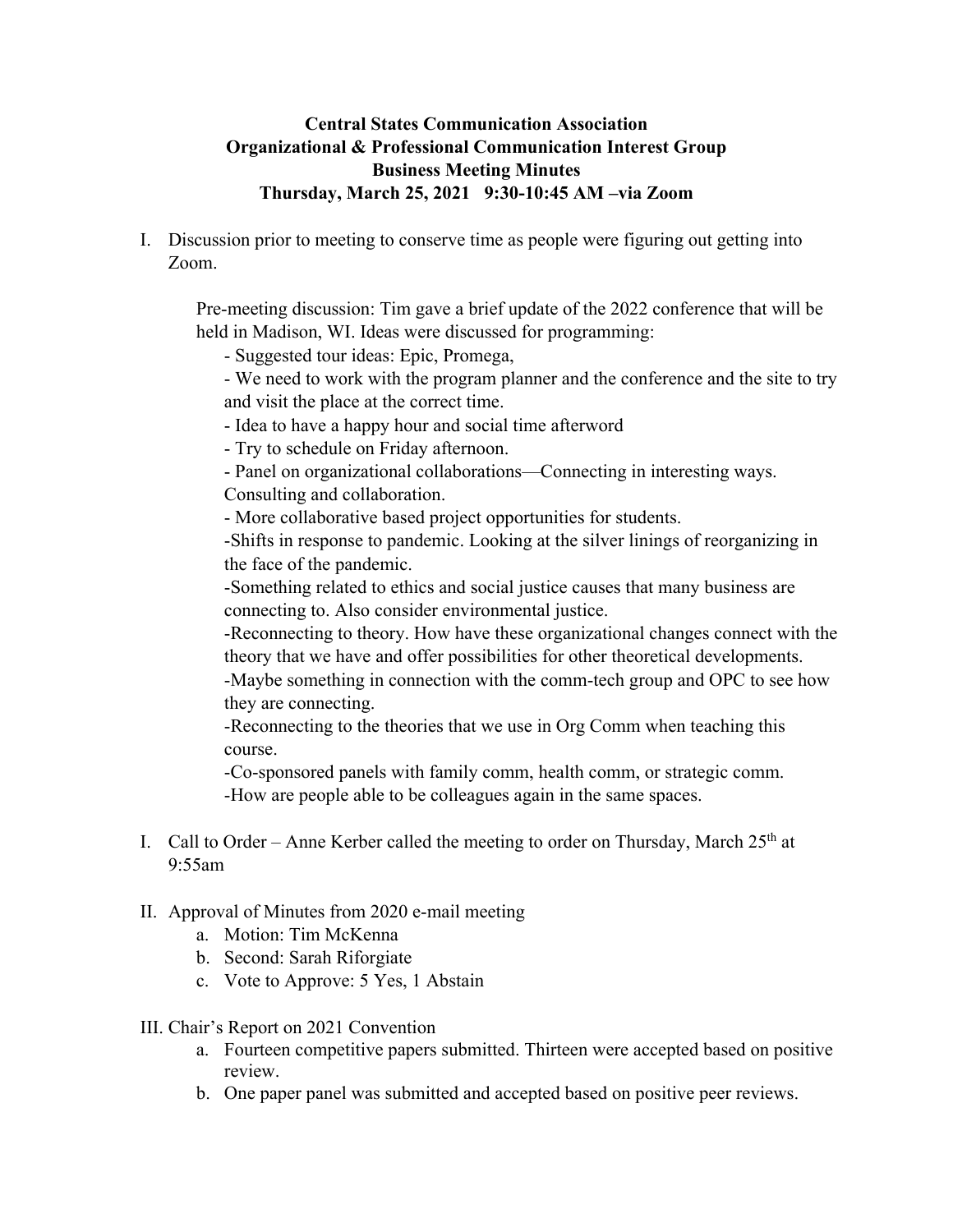- c. We were assigned 6 slots (not counting the business meeting). Because some of the paper topics were similar to submissions in other interest groups, we were able to create two co-sponsored panels (one with Health Communication, the other with Strategic & Applied Communication).
- d. Two panels were added to our total to accommodate the annual tour -- given the uncertainties surrounding this year's conference, these slots were re-purposed for our networking and best practice sessions on Friday.
- e. Thank you to this year's reviewers, chairs and respondents!
- IV. Recognition of Top Papers & Panel
	- a. Diamond Anniversary Award for Top Paper: Communication technology and supportive communication to navigate work-life conflict during the COVID-19 pandemic and beyond. (Inyoung Shin, Sarah Riforgiate, Michael Cody Coker, & Emily Godager, University of Wisconsin-Milwaukee)
	- b. Top Student Paper: The mediating roles of relational outcomes, stress, and communication apprehension on the decision to disclose ADHD in the workplace. (Jessica Kahlow, Daniel Casey, Dathan Nathaniel Simpson II, University of Wisconsin-Milwaukee)
	- c. Top Panel: Life and Work in the Time of COVID-19: Re-imagining, Renegotiating, and Finding Inspiration (Saturday, March 27, 3:30-4:45 pm) Chair: Sierra Kane, University of Wisconsin-Milwaukee Co-Respondents: Erika Kirby (Creighton University); Stacy Wieland (Calvin University) Paper Authors/Panelists: Sarah Blithe; Lynn Turner; Daradirek "Gee"Ekchai; Karen Slattery; Lynn Cockett; Sarah Riforgiate; Inyoung Shin; Emily Godager; Michael Cody Coker; Patrice Buzzanell; Shenyu Tian; Kai Kuang; Steven Wilson
- V. Elections for Vice Chair & Secretary
	- a. Tim McKenna-Buchanan will be the program planner for the Madison Conference Tim shared that Deb Ford is going to be program planner again. We will be in Madison at the Concourse Hotel.
	- b. We have two leadership positions to fill in this division:
		- i. Vice Chair Nomination for Seth Frei from Sarah Riforgiate
		- ii. Secretary Nomination for Carissa Hoelscher from Sarah Riforgiate
		- iii. Motion to approve both for leadership positions: Grace Coggio, Second: Sarah Riforgiate
		- iv. Motion Passed
- VI. Logistics for CSCA 2022 ("Re-Connect!" March 30-April 3, 2022, Madison, WI)
	- a. Ideas for panels and/or 2022 tour: Spoken about prior to the meeting as a preconversation. Tim McKenna-Buchanan took additional notes on this.
	- b. Signing up to review, chair, and respond for panels. Names given directly to Tim McKenna-Buchanan
- VII. Other Business/Announcements